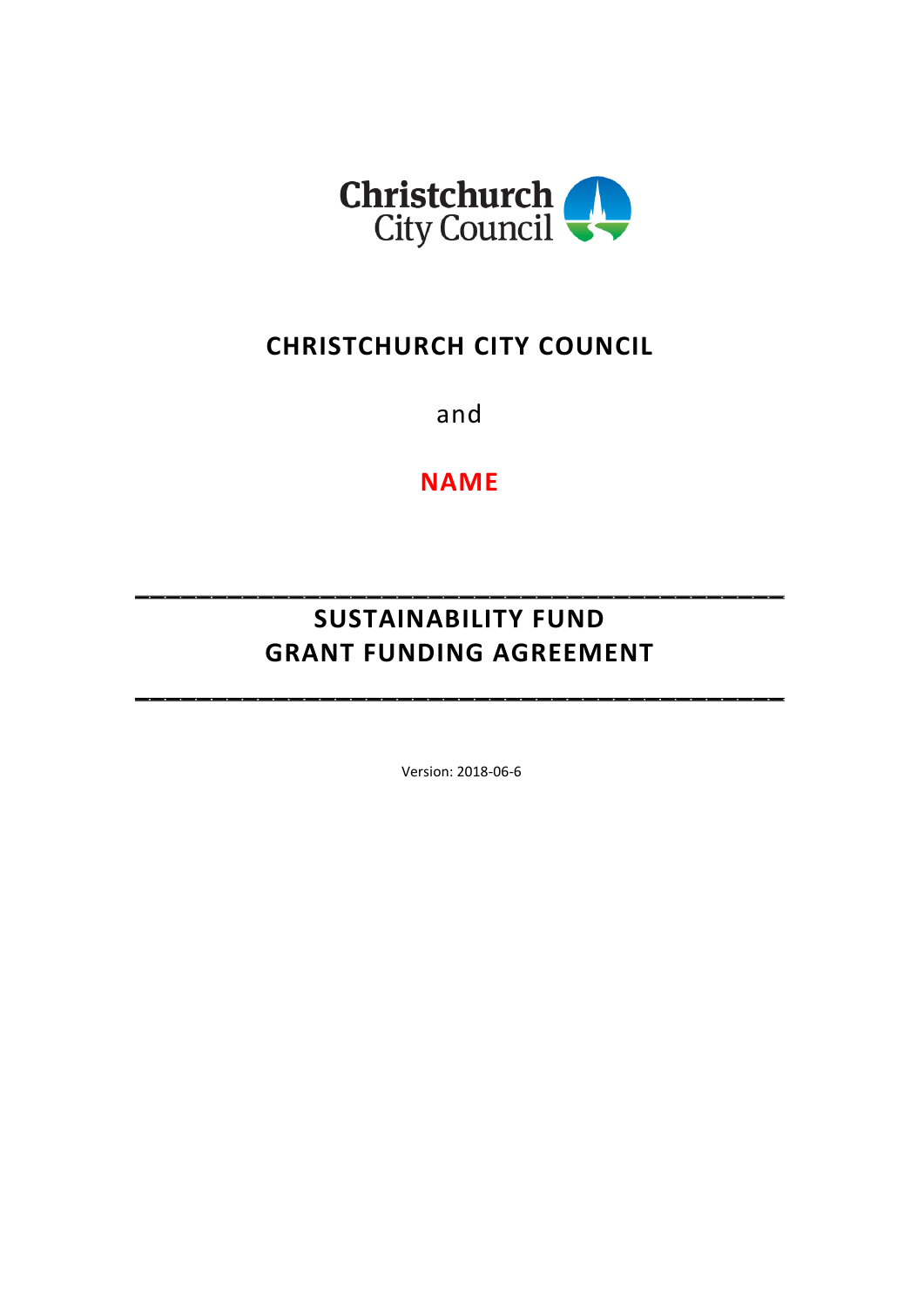#### AGREEMENT

This Agreement is made on the XX day of XX Month 2020

#### PARTIES

Christchurch City Council (Council)

NAME (Recipient)

A: The Council is willing to make funding available to the Recipient to fund the Project on the terms of this Agreement. The Recipient will apply the funding solely to deliver the Project as described in the Fund Request application summarised in Schedule 2 and Appendix 1 of this Agreement.

| Execution                               |                     |  |  |
|-----------------------------------------|---------------------|--|--|
|                                         |                     |  |  |
| Signed by Christchurch City Council by: | Signed by NAME, by: |  |  |
|                                         |                     |  |  |
| Name                                    |                     |  |  |
|                                         |                     |  |  |
| In the Presence of:                     | In the Presence of: |  |  |
|                                         |                     |  |  |
| Name                                    | Name                |  |  |
|                                         |                     |  |  |

Note: If an individual signs, the signature is to be witnessed. If a company signs, and there is only one director, the signature is to be witnessed. If two directors sign, no witness is necessary. If an authorised signatory signs, the signature is to be witnessed.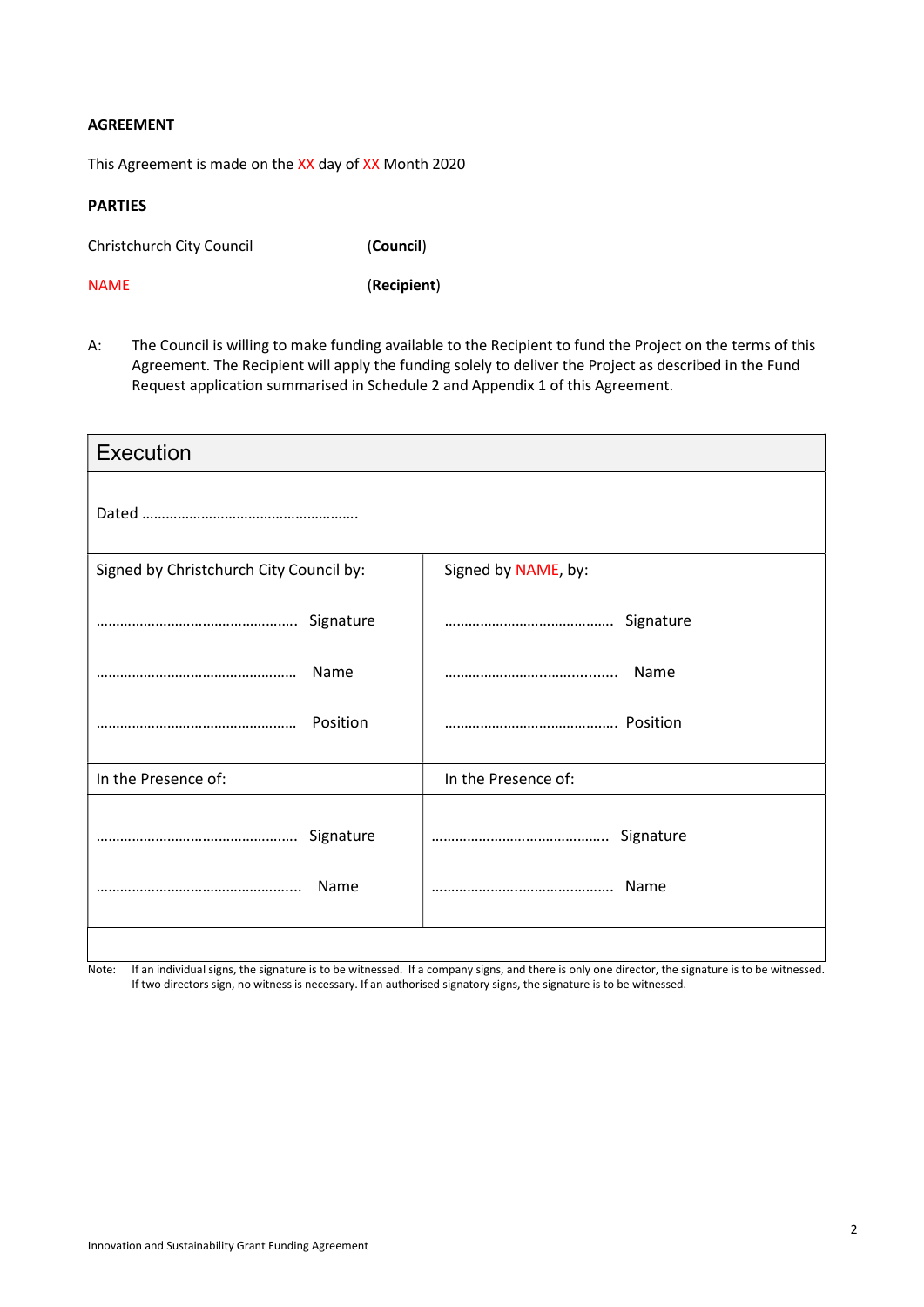## CONDITIONS OF FUNDING AGREEMENT

#### DEFINITIONS AND INTERPRTATION

1. In this agreement, defined terms have capital initials.

Agreement means this agreement, schedules, and appendices.

Grant means the Council funding allocated to the project as set out in Schedule 1 of this Agreement

Reporting Obligations means the reporting obligations set out in Schedule 2 of this Agreement.

Funding Date means the date on which the Council advances funds to the Recipient as set out in Schedule 1 of this Agreement.

Project means the project described in Schedule 1 and Appendix 1 of this Agreement.

Project Costs means costs that have been reasonably and directly incurred by the Recipient in relation to the Project and which have been approved for the purpose of this Grant in accordance with Schedule 1 of this Agreement.

Termination Date means the first to occur of the following:

- (a) The date on which the Council terminates this Agreement; or
- (b) The date on which the Council confirms to the Recipient that the Council is satisfied with the final report on the Project (which must be provided by the Recipient to the Council in accordance Schedule 2 of this Agreement).

#### 2. RECIPIENT RESPONSIBLE FOR PROJECT AND PROJECT COSTS

- 2.1 The Recipient acknowledges that it is responsible for the Project and the payment of all Project Costs (including any cost overruns in respect of the Project).
- 2.2 The Council does not guarantee, or provide any form of comfort to any person for, any of the Recipient's obligations under or in connection with the Project.
- 2.3 The Council does not undertake to make any payments whatsoever to any contractor to the Project, and does not take any responsibility for any amounts that may otherwise become due to any person under or in connection with the Project.
- 2.4 Equally the Council does not undertake to make any payments whatsoever to any subcontractor or any other person that may be engaged by the Recipient, any contractor to the Project or another party under or in connection with the Project.

## 3. GRANT

- 3.1 The Council agrees to make the Grant (an unconditional gift not liable for GST) available to the Recipient as described in Schedule 1 and in accordance with the terms of this Agreement.
- 3.2 Any amount of the Grant, which has not been used for the approved purpose of the Grant upon Completion of the Project, shall be immediately reimbursed to the Council.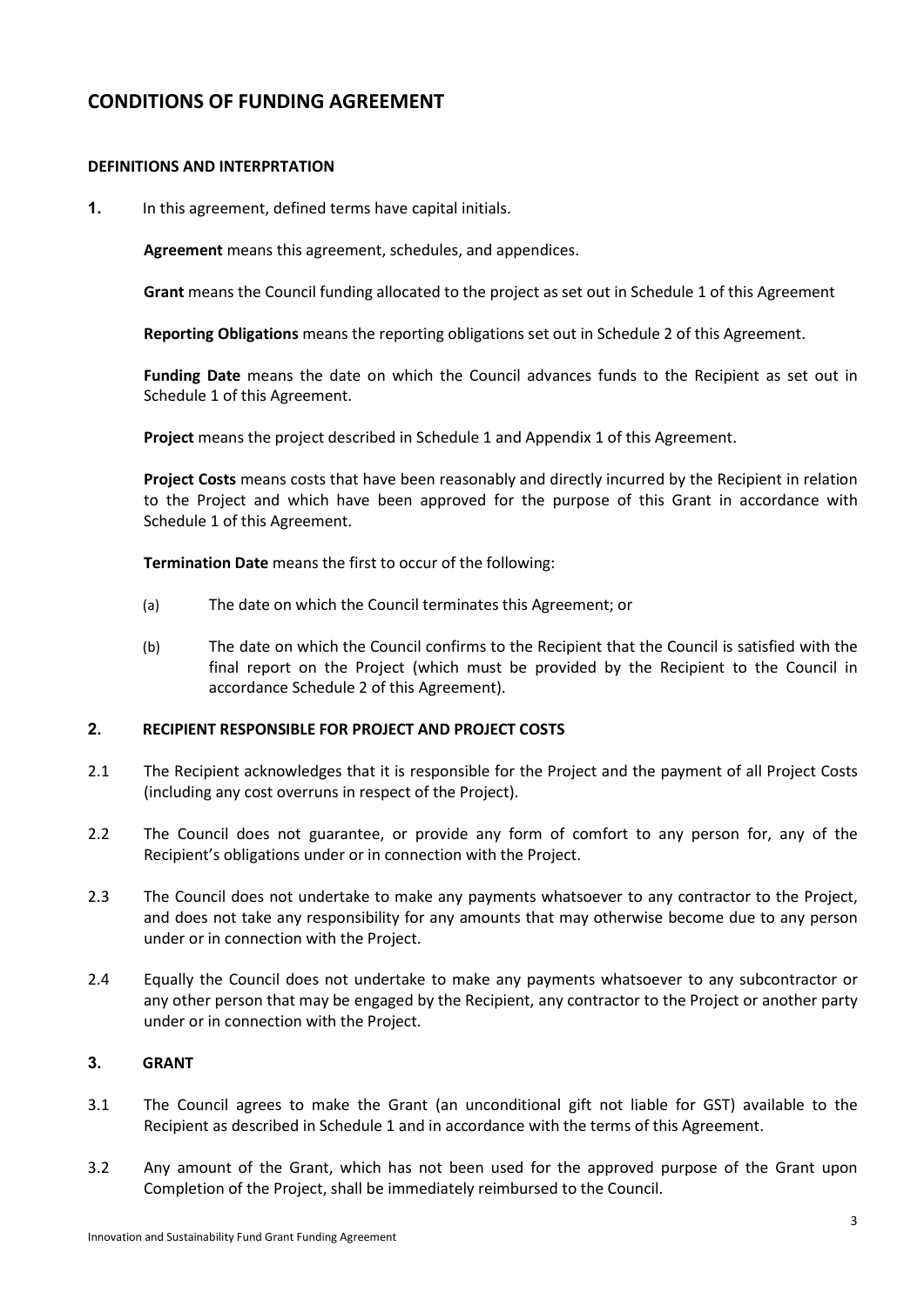## 4. PURPOSE

4.1 The Recipient will use the Grant received from the Council solely to fund Project Costs described in the Fund Request as approved by the Council. Until so applied, the Recipient will hold the funds received (including interest accrued) on trust for the benefit of the Council.

### 5. REPORTING OBLIGATIONS

- 5.1 If aspects of the Project application are confidential and should be kept out of the public domain in accordance with the Local Government Official Information and Meetings Act, the Recipient must inform the Council of this confidentiality as well as when the information will no longer be confidential. If the Council is not informed, the application form and funding decision will be publically released.
- 5.2 The Recipient agrees to keep and maintain accurate project records at all times (including, but not limited to receipts, bank statements and invoices) and to complete within three months of the project completion or end of the funding term, the Project Report described in Schedule 2 of this Agreement.
- 5.3 On request from the Council, the Recipient shall facilitate a review of the application and expenditure of the Grant by:
	- (a) Making its documents, records and premises available for inspection;
	- (b) Providing any information in relation to the expenditure and application of the Grant within 14 days of a request by the Council;
	- (c) Making available personnel to discuss the application and expenditure of the Grant with the Council's Representative or any person designated by the Council's Representative; and
	- (d) Doing all other things reasonably necessary to facilitate a review of the expenditure and application of the Grant.

#### 6. HEALTH AND SAFETY

6.1 The Recipient, and their relevant contractors and subcontractors are PCBUs for the Project (Person Conducting a Business or Undertaking), as defined in section 17 of the Health and Safety at Work Act 2015, and must comply at all times with that Act and its regulations. Nothing in this Agreement shall be taken to limit the duties owed by any person under the Health and Safety at Work Act 2015.

#### 7. DEFAULT

- 7.1 If at any time the Recipient fails to perform or comply with any of its obligations under this Agreement and, in the case of a failure that is capable of remedy, that failure is not remedied to the satisfaction of the Council within 30 days of the date that the Recipient first became aware of it then the Council may, by notice to the Recipient, immediately terminate this Agreement.
- 7.2 On termination of this Agreement for reason of default the Recipient must immediately return to the Council any amount of the Grant, which it is holding on trust for the benefit of the Council.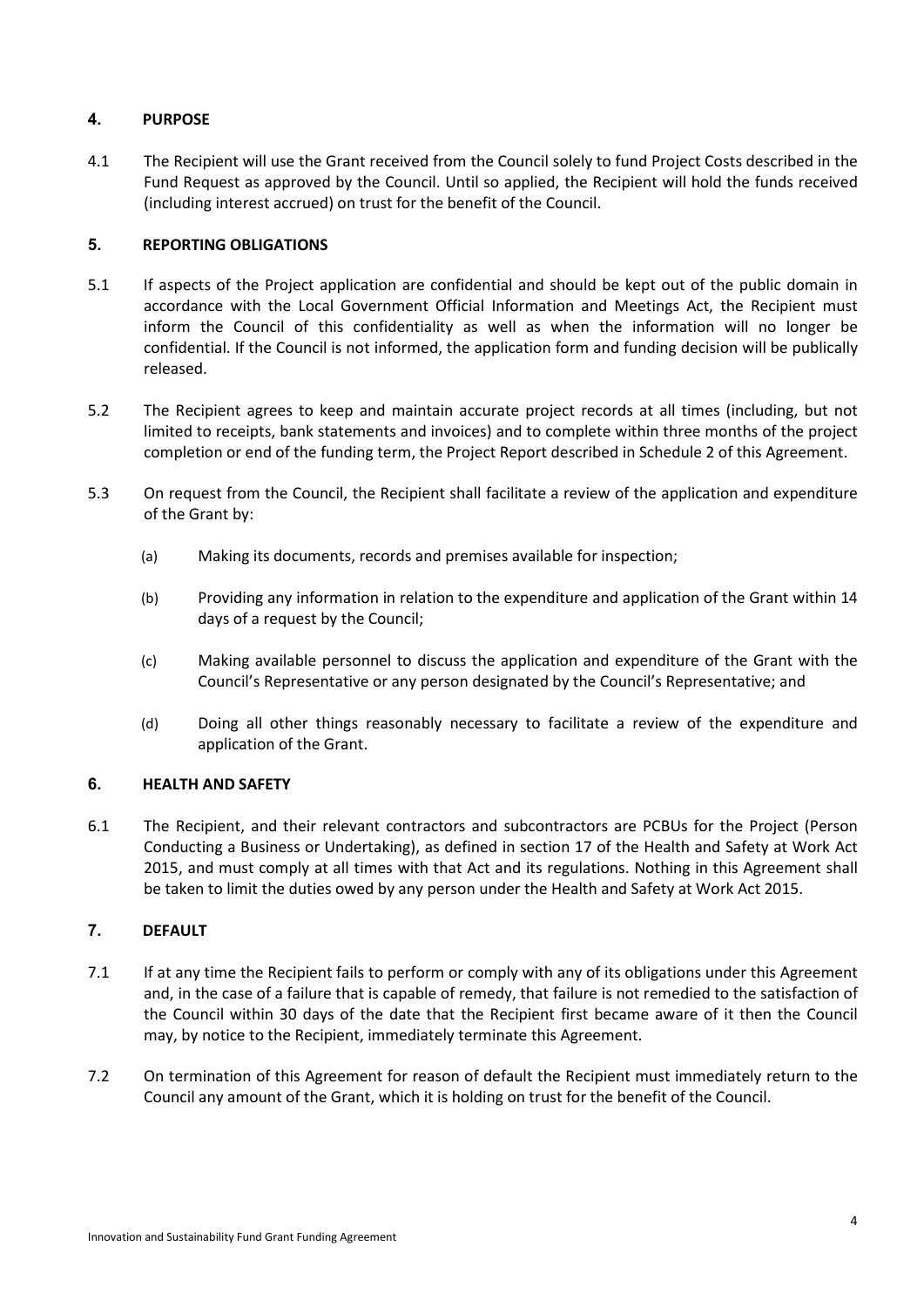#### 8. MEDIA ENGAGEMENT AND PUBLICITY

- 8.1 In respect of any promotion, advertising and signage in respect of the Project, the Recipient must develop a plan for the acknowledgement of the contribution of the Council in providing the Grant, such plan to be agreed between the Recipient and the Council.
- 8.2 The Recipient will acknowledge receipt of the Grant in its annual report and in any publicity material produced in conjunction with the Project.
- 8.3 The Recipient acknowledges that the Council may include details of the Grant in public announcements or statements.

### 9. INDEMNITY

9.1 The Recipient will indemnify the Council in respect of all costs, damages, losses and expenses suffered by the Council arising out of or in relation to this Agreement or the Project, unless such costs, damages, losses or expenses arise from the Council's own misconduct. This clause 9 survives termination of this Agreement.

#### 10. DISPUTE RESOLUTION

- 10.1 In the event of a dispute, disagreement or difference of opinion arising under the Agreement as to:
	- (a) The meaning or application of any part of this Agreement; or
	- (b) Any other matter arising from this Agreement,

 The party claiming that a dispute has arisen agree in good faith to endeavour to resolve the dispute by consultation and negotiation between representatives of each party.

 If the dispute cannot be resolved by representatives of each party then they must issue a dispute notice in writing to the other party, specifying the nature of the dispute. On receipt of such a notice, the parties shall endeavour to resolve the dispute amicably and promptly and meet within ten (10) Business Days.

10.2 If the dispute is not resolved within twenty (20) Business Days of a party's or their nominee's receipt of a Dispute Notice, the dispute must be referred to senior officers of the parties or their nominees, who must meet and endeavour to resolve the dispute.

#### 11. NOTICES

- 11.1 All notices under this Agreement may be given in writing by personal delivery or email.
- 11.2 The initial email address for service for the parties are as follows:

Council: Attention: Tony Moore Email: SustainabilityFund@ccc.govt.nz Phone: 03 941 6426

Recipient: Attention: Name Email: Email Phone: Number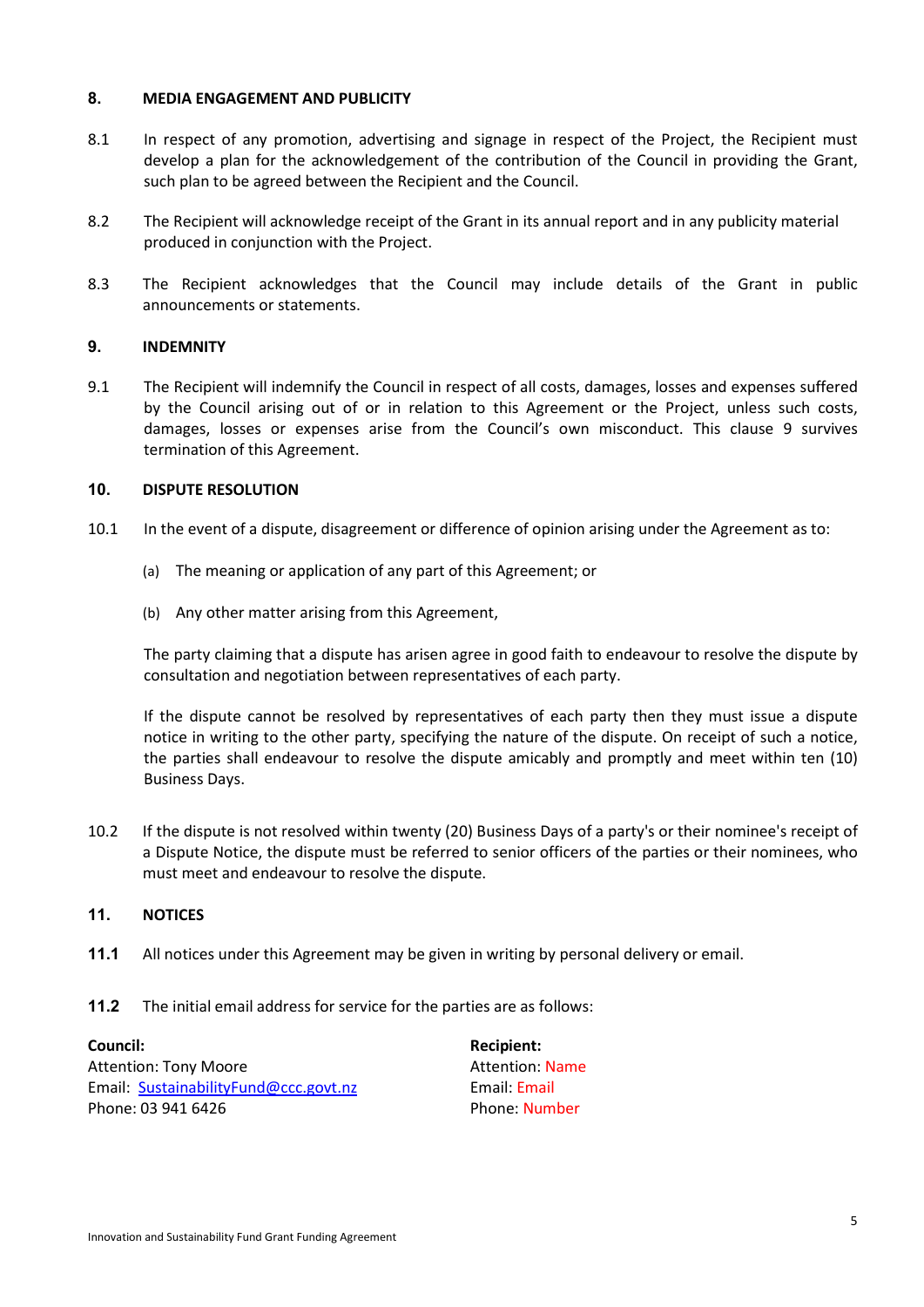#### 12 COUNCIL AS A REGULATORY BODY

- 12.1 This Agreement does not bind the Council in its regulatory capacity as a Local Authority.
- 12.2 The Recipient acknowledges that the Council, when acting in its regulatory function as a Local Authority, is obliged to and shall act as an independent Local Authority and not as a party to this Agreement.
- 12.3 The Recipient shall have no right or claim against the Council in its capacity as a party to this Agreement as a result of any lawful action or decision made by the Council in the performance of its regulatory function, except in the case of bad faith in its capacity as a party to this Agreement.
- 12.4 Any decision of the Council acting in its regulatory capacity shall not be construed as an approval by the Council as a party to this Agreement or as a Variation unless otherwise expressly agreed in writing.

#### 13. GENERAL

- 13.1 The Recipient may not assign or novate its rights under this Agreement without the prior written consent of the Council (to be given at the Council's sole discretion).
- 13.2 Nothing in this Agreement constitutes the parties as partners or as agents for each other. No party has any authority to bind the other or act on its behalf except to the extent expressly provided for in this Agreement.
- 13.3 No amendment to this Agreement will be effective unless it is writing signed by and on behalf of both parties.
- 13.4 If any one or more of the provisions contained in this Agreement are declared invalid by an order, decree or judgment of any Court of competent jurisdiction, this Agreement will be read as if such provision(s) had not been inserted.
- 13.5 Each party is responsible for its own costs (including legal costs) of and incidental to the negotiation, preparation and execution of this Agreement.
- 13.6 This Agreement may be signed in any number of counterparts all of which, when taken together will constitute one and the same instrument. A party may enter this Agreement by executing any counterpart.
- 13.7 This Agreement is governed by the laws of New Zealand.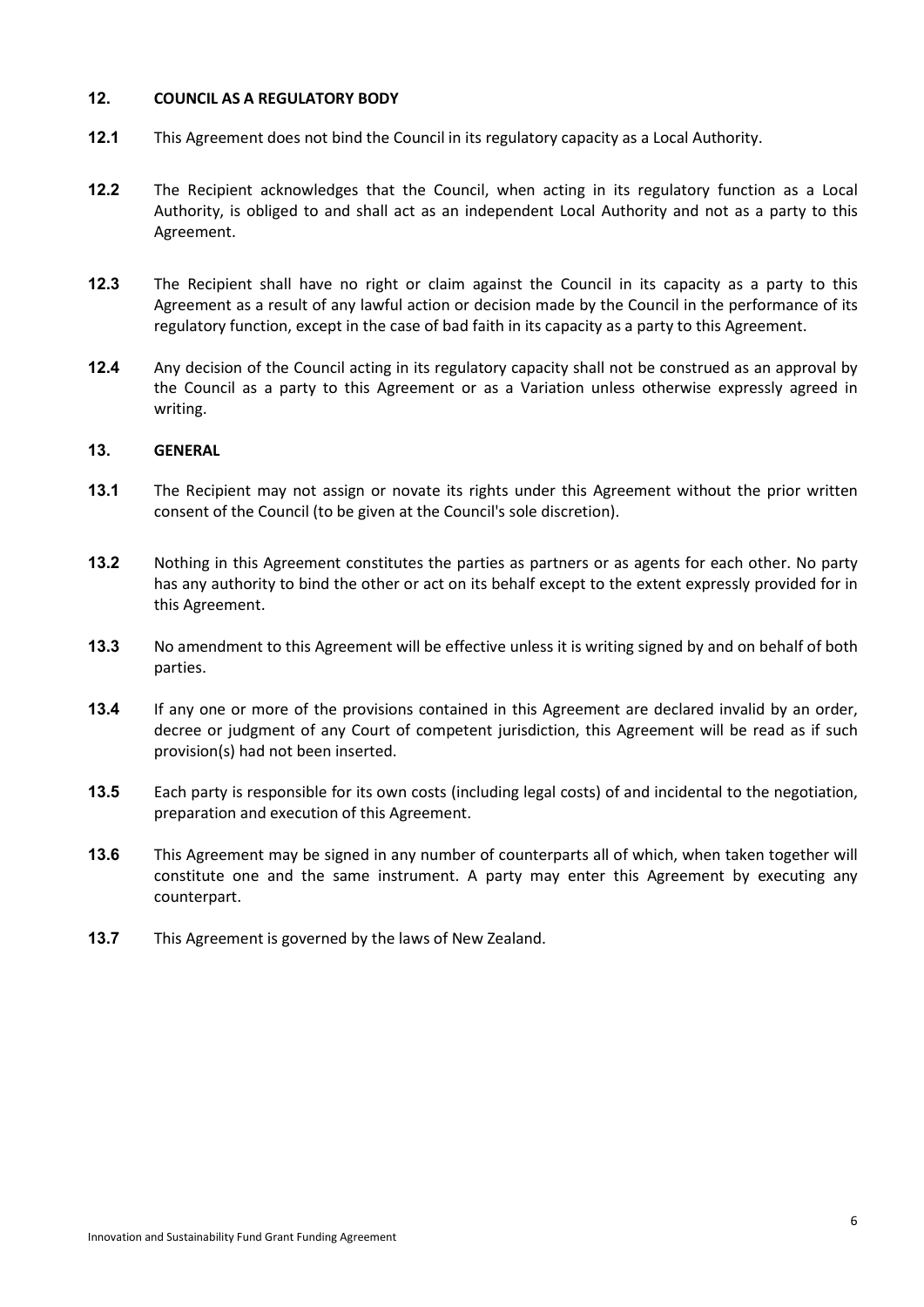# SCHEDULE 1 – PROJECT OVERVIEW

| The Project                           |                                                                                                                                                                                                                                                                                                                                               |  |  |  |
|---------------------------------------|-----------------------------------------------------------------------------------------------------------------------------------------------------------------------------------------------------------------------------------------------------------------------------------------------------------------------------------------------|--|--|--|
| Project name                          | "PROJECT NAME"                                                                                                                                                                                                                                                                                                                                |  |  |  |
| Project summary                       | THE PURPOSE OF THE "PROJECT NAME" PROJECT IS TO:<br><b>PROJECT PURPOSE.</b>                                                                                                                                                                                                                                                                   |  |  |  |
| Project deliverables or<br>milestones | THE RECIPIENT IS RESPONSIBLE FOR THE DELIVERY OF "THE PROJECT" THAT INCLUDES THE<br>DELIVERY OF THE FOLLOWING:<br><b>MILESTONE, DATE</b><br>$\mathbf{1}$ .<br><b>MILESTONE, DATE</b><br>2.<br>3.<br>PROJECT REPORT SUBMITTED TO THE COUNCIL WITHIN THREE MONTHS OF PROJECT<br>COMPLETION OR END OF THE FUNDING TERM (DESCRIBED IN SCHEDULE 2) |  |  |  |
| The Grant                             |                                                                                                                                                                                                                                                                                                                                               |  |  |  |
| Term:                                 | Start date and completion date                                                                                                                                                                                                                                                                                                                |  |  |  |
| Grant Sum:                            | This Grant is a non-conditional gift<br>Value<br>and not liable for GST                                                                                                                                                                                                                                                                       |  |  |  |
| Payment Date(s):                      |                                                                                                                                                                                                                                                                                                                                               |  |  |  |
|                                       |                                                                                                                                                                                                                                                                                                                                               |  |  |  |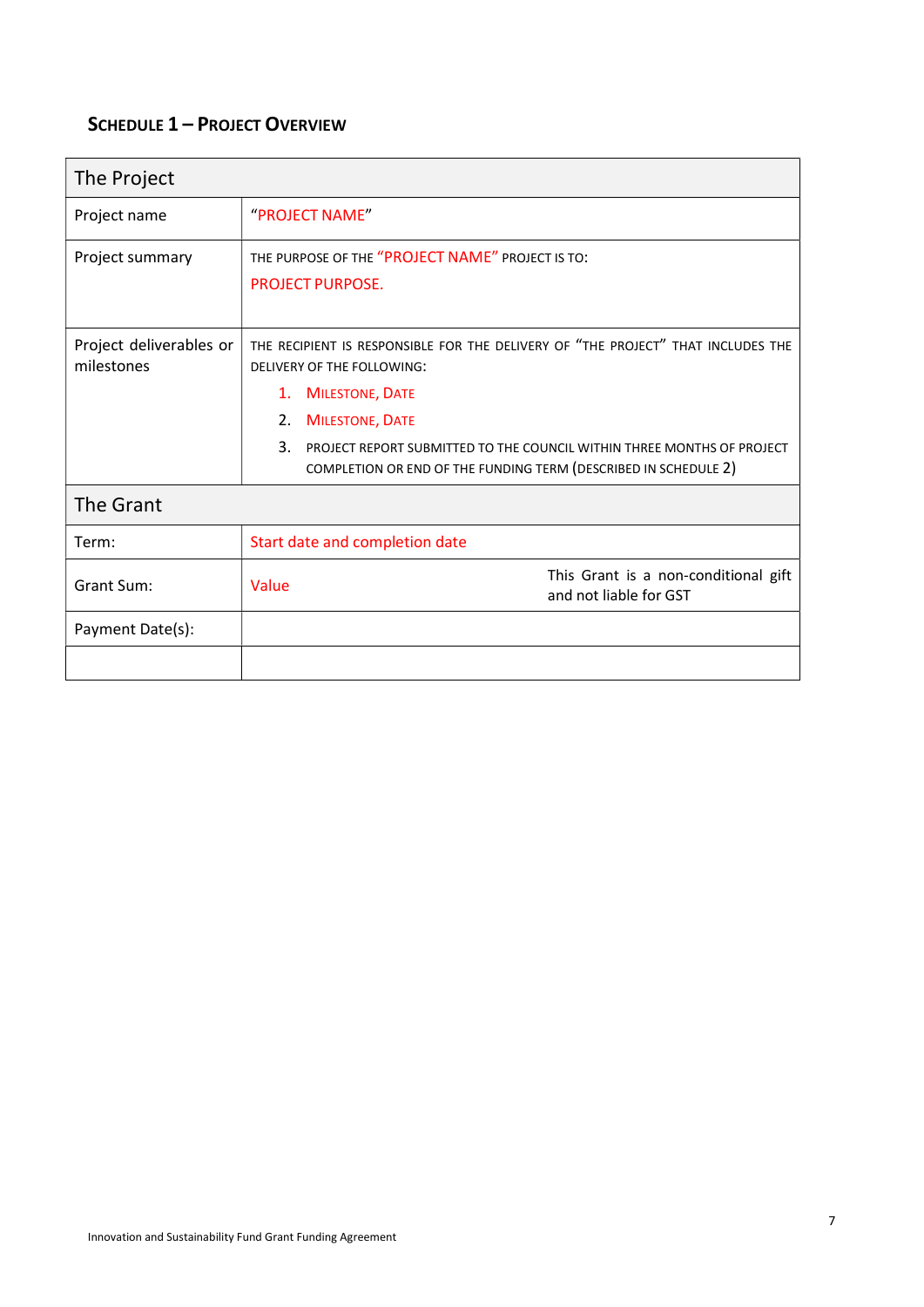APPENDIX 1 – PROJECT APPLICATION MATRIX

SUMMARY OF PROJECT PROPOSAL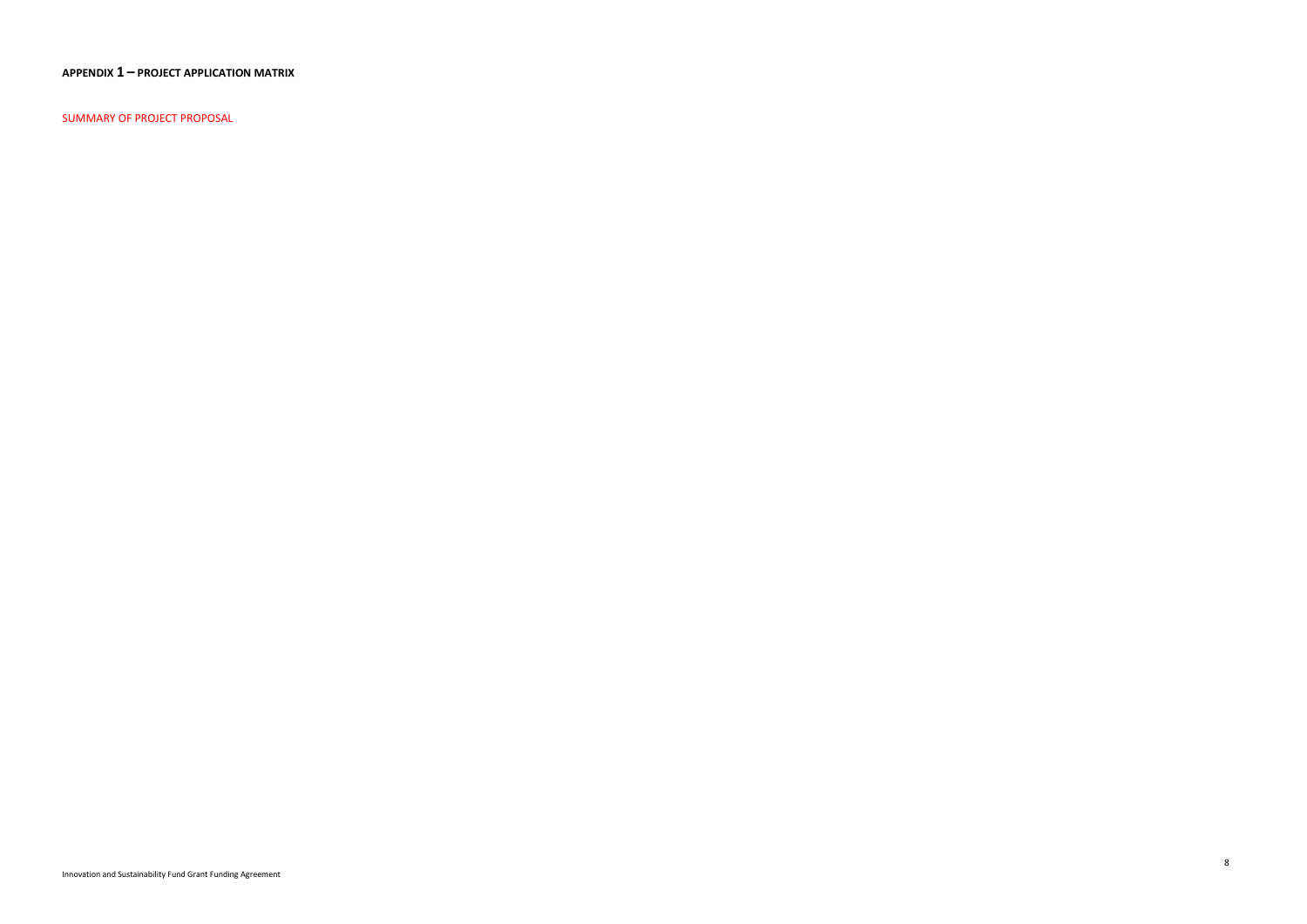## SCHEDULE 2 – REPORTING OBLIGATIONS

- 1.1 The Recipient will provide to the Council a Project Report promptly and no later than three months after the completion of the Project or end of the grant funding term using the Council's Reporting Template (Appendix 2).
- 1.4 The Recipient will notify the Council in writing immediately if it experiences and issues or difficulties which may compromise the use of the Grant or the successful delivery of the Project or if a Default occurs or is likely to occur.
- 1.5 The Recipient will ensure that, at all times until the Termination Date, reasonable insurance cover is in place in respect of the Project. The Recipient may be asked to provide evidence of insurance cover to the Council.
- 1.6 The Council may reasonably request from time to time information about the Project and Grant. The Recipient will promptly provide such information to the Council and, in any case, by no later than 5 Business Days after receiving an information request from the Council.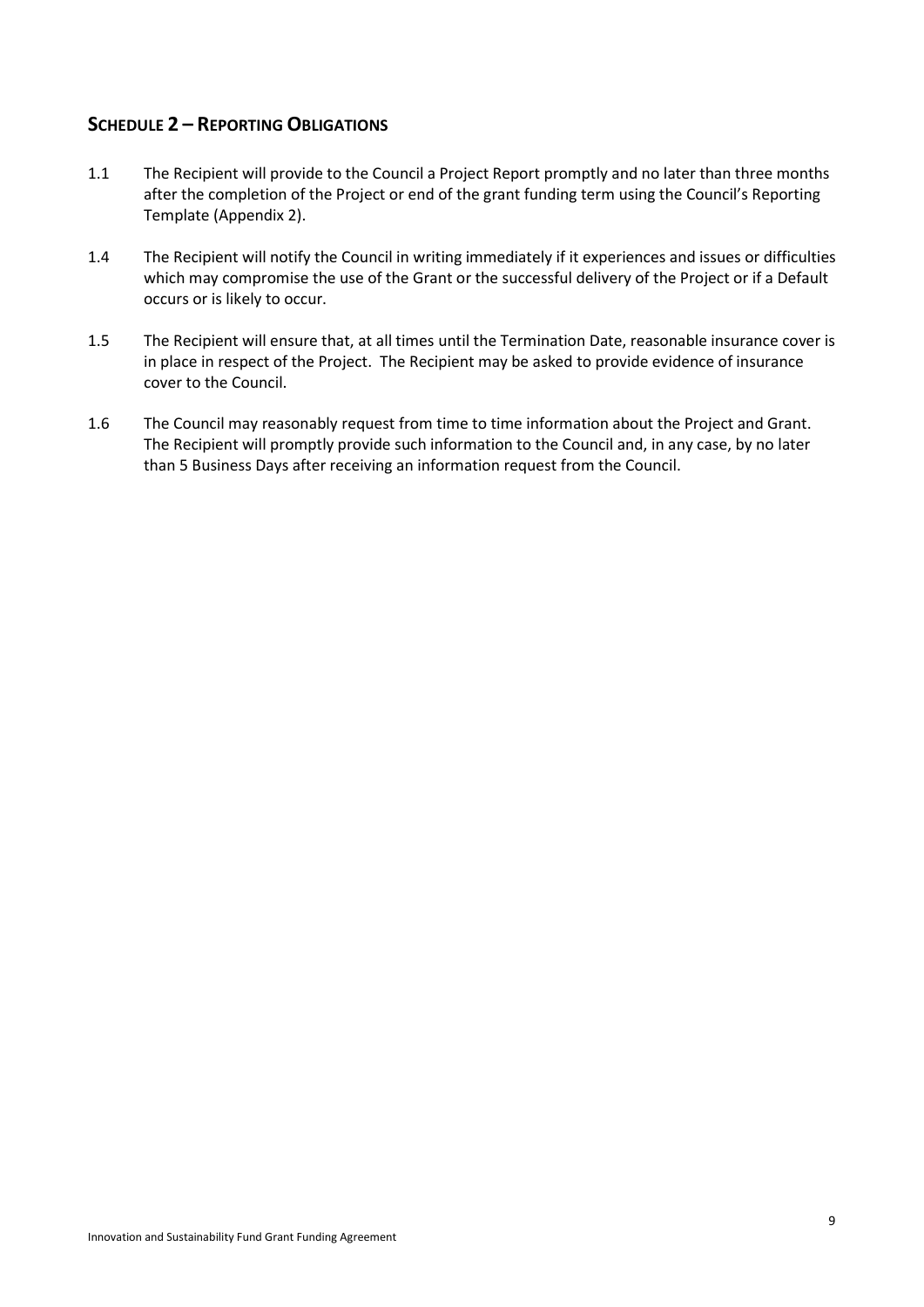# INNOVATION AND SUSTAINABILITY FUND REPORTING TEMPLATE

| <b>SECTION ONE:</b> | <b>RECIPIENT'S DETAILS</b> |
|---------------------|----------------------------|
|                     |                            |

|    | 1. Name of Recipient/Organisation                     |                                            |
|----|-------------------------------------------------------|--------------------------------------------|
| 2. | Main contact (for this project)<br><b>Full Name</b>   | Position held in group (i.e. project lead) |
|    | Phone                                                 | Email address                              |
|    | <b>SECTION TWO:</b><br><b>PROJECT DELIVERY REPORT</b> |                                            |

- 3. NAME OF PROJECT:
- 4. PROJECT COMPLETION. Tell us if the Project works have been completed. Please explain.
- 4. QUANTITY. Tell us about the scale of impact you have achieved, the number of people who benefited or were involved, the number of events or activities hosted, the amount of waste, carbon, energy, water reduced, what measureable outcomes were achieved?

5. QUALITY. Tell us about how well you did, levels of customer satisfaction, positive responses from those involved, recognition or awards received. How was quality maintained and delivered?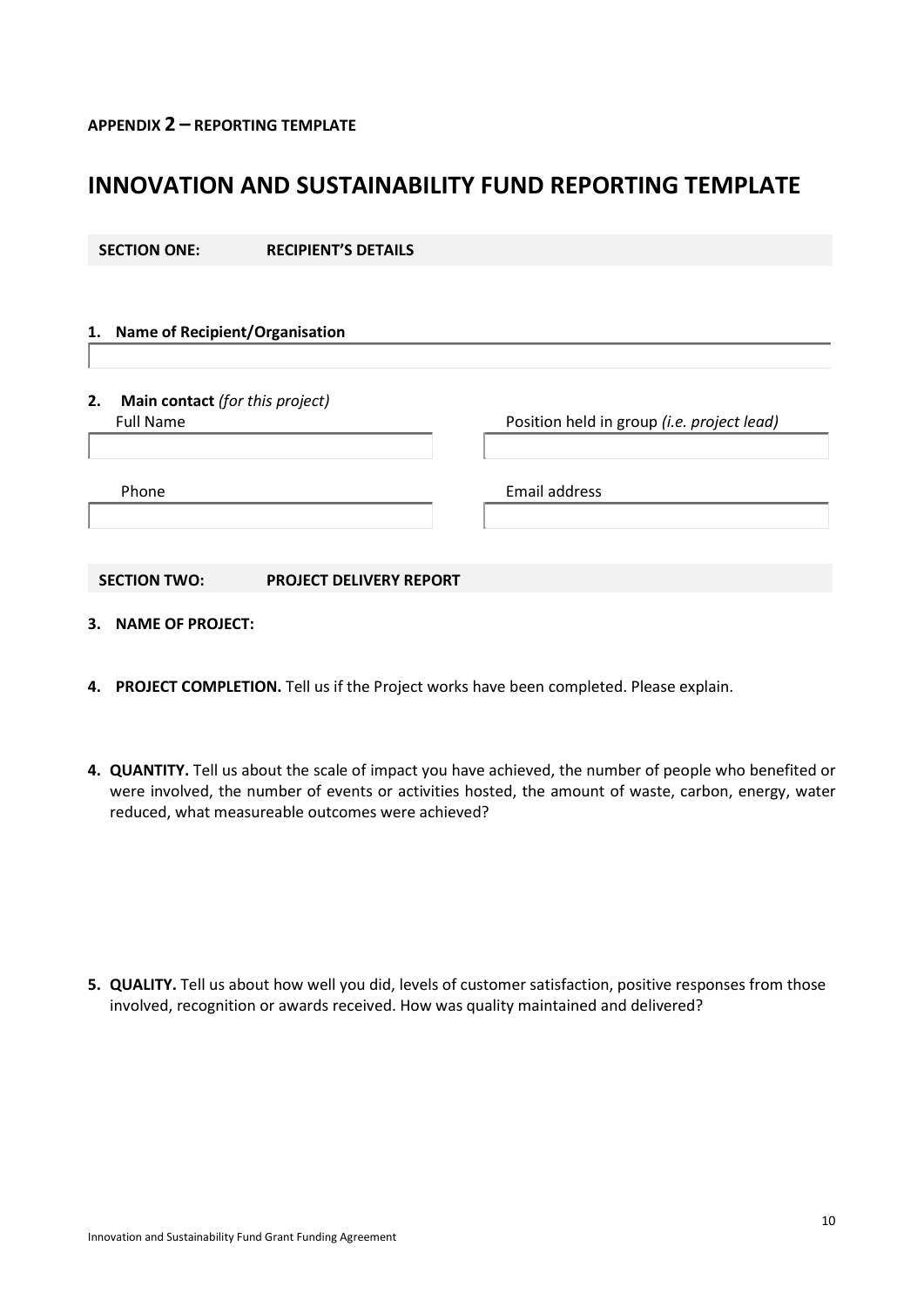6. IMPACT. Tell us about the impact your project had, who benefited, how did things improve or change, how was innovation and/or sustainability in Christchurch advanced by your project?

7. FUTURE. Tell us about what will happen next, how your project will continue to deliver benefits beyond Council funding, what lessons have you learnt, what would you do differently, how could others learn from what you have done?

SECTION THREE: FINANCIAL REPORT

- 8. FINANCIAL ACCOUNTABILITY. Please attach a final and full project budget detailing how Council funds were used for the purpose granted and any other contributions made such as sponsorship, donations, other funding, volunteer time or pro bono support. You can use the original budget submitted and update this to show the final amounts. It should indicate reasons for variance between what was expected, and what actually occurred.
- 9. Is there any CCC funding to be reimbursed, if so how much?

RECEIPTS ATTACHED: YES / NO